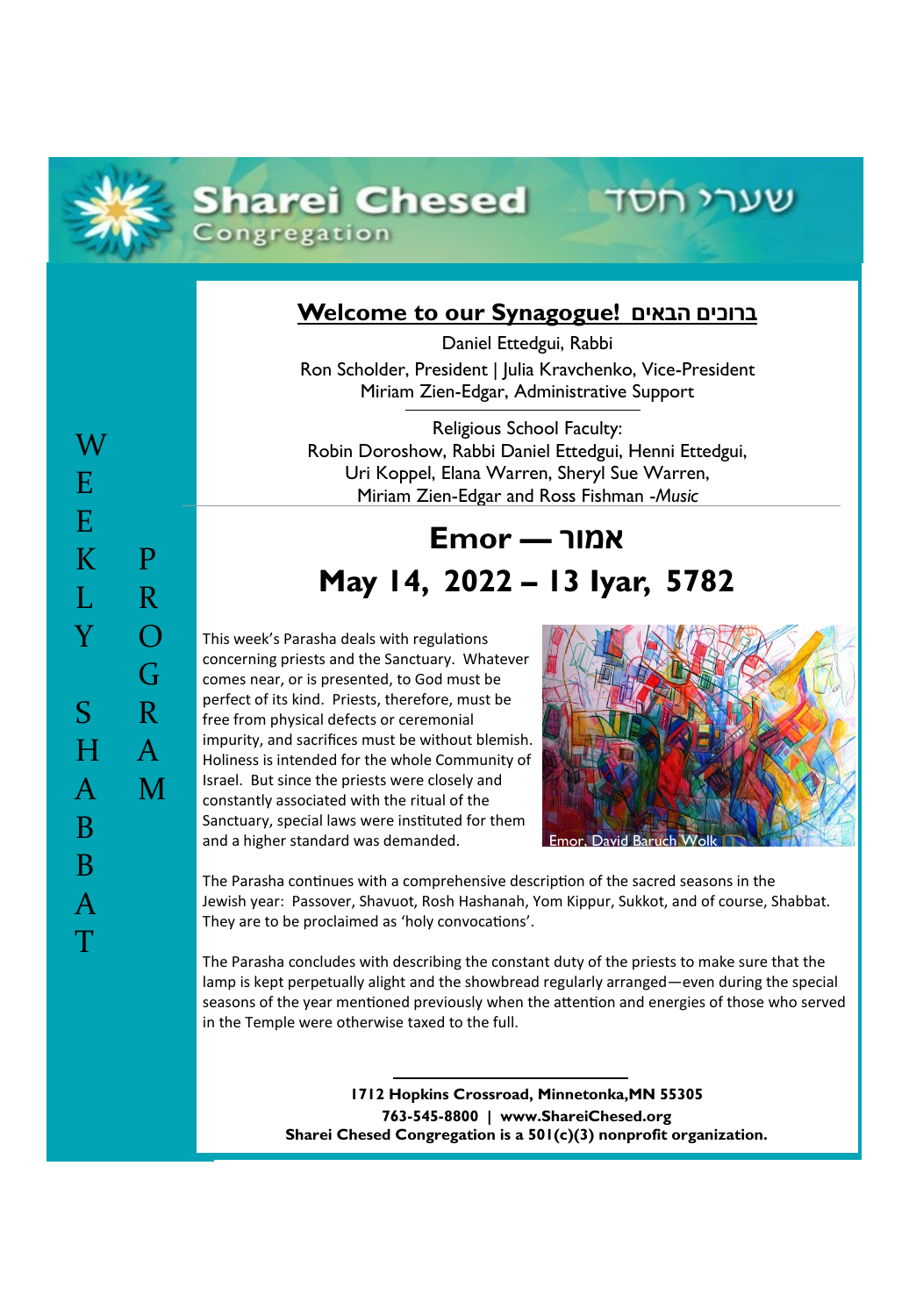### **Kiddish Luncheon**

We hope you will join us for our weekly Kiddush luncheon immediately following services. Today's kiddush lunch is sponsored by the Fishman Kiddush Lunch Fund in memory of Harvey and Rene Fishman and their daughter Judy Fishman Siegel of blessed memory.

## **Mazel Tov!**

**May 10:** Shura Budilovskiy Marilyn Renstrom **May 13:** Anastasia Shtulman **May 14:** Sergio deLima **May 16:** Jane Harry **May 18:** Rita Kapustin **May 19:** Roz Ettedgui **May 20:** Joy Gordon Judith Spiegel

#### **Happy Birthday! Happy Anniversary! May 8:** Leonid Kudishevich **May 18:** Marcey & Norman Mastbaum





# **This Day in History: Iyar 13**

In 1427, a decree was issued ordering all Jews expelled from Berne, Switzerland. Jews have wandered and settled in over 100 lands on five continents. Throughout the Middle Ages, Jews were subject to frequent expulsions. And amazingly, 90 percent of Jewish families were uprooted in the 20th century -- with mass immigration to America and Israel, and the tragic Holocaust. This is prophesied in Leviticus 26:33: "I will scatter you among the nations..." Yet amidst it all, the Jewish people have miraculously maintained their distinct national identity.

### **Religious School**

#### **Class Tomorrow!!**

**May 2022** May 15—9:30-11:30 May 22—9:30-11:30 **–Last Day of Class!**

# **Adult Classes**

*\*Torah Study meets at 9:45am on weeks when Rabbi Avram is not teaching.*

Rabbi Avram Ettedgui will be teaching Adult Classes this year during Religious School from 9:45am to 11:00am on the following dates:

**May 15**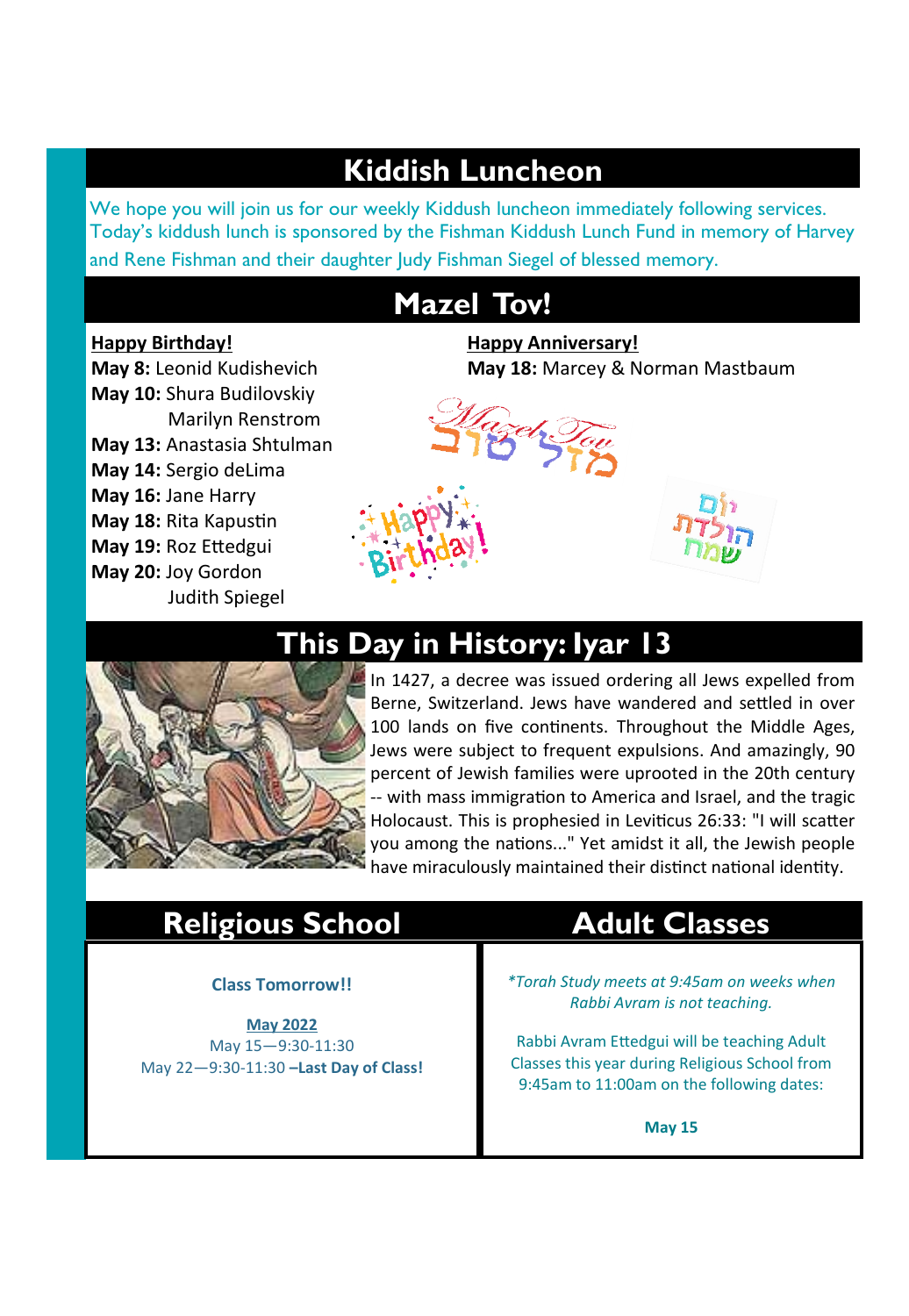### **Our Prayers and Good Wishes for Refuah Shleimah to:**

אבינו אבינו מלכנו שלח רפואה שלמה רפואת הנפש רפואת הגוף לחולי עמך<br>אל נא רפא נא אל נא רפא נא לה שלח שלח רפואה שלמה לחולי עמד אל נא רפא נא אל נא רפא נא לה שלח שלח רפואה שלמה לחולי עמך

- 
- 
- 
- 
- 
- 
- 
- Gail Kenton Sara Koplik Uri Koppel
- Carol Libson Lyle Mandel • Rob Matz
- Julie Miller (Miriam bat Chaya) Teressa Miller 1999 Andrew Mills
- Cameron & Jack Moskowitz Yuri Peskin 1997 Berle Richman
- 
- 
- 
- 
- 
- 
- 
- 
- 
- 
- Martselah bat Esther Elina bat Margarita Leonid ben Luba
- 
- 
- 
- 
- 
- Shalom bat Etta Feiga Yehudit bat Tz'Tel Yakov ben Sarah
- 
- 
- 
- 
- 
- 
- 
- 
- 
- 
- 
- 
- 
- Celia Segal Beverly and Burt Shacter Andrea Skolnick
	-
- Morrie Toretsky Alice Truskinovsky Miles Vaughn
- Nelly Vineretsky Harriet & Art Wiss Chana Yitzchaka
- Alex Zevelev Sofia and Moisey Zhuravel Shayna bat Shifra
	-
	-
- Chaya Chapoval bat Veruska Tzipporah bat Feiga-Leah Edward ben Natalie
	-
	-
	-
- Yosefa Liba bat Masha Aharon Yehoshua ben Sarah David ben Batya
- Maryam Leyb bat Tilly Chaya Golda bat Reyna Shlomah bat Minah
	-
- Tova bat Riva Malka Miriam David bat Sarah Z'ev ben Chavah
	-
- Sarah bat Yocheved Yuriy ben Maya & Yefem
- Sybille Aaron David Assouline Parcy Barrick
- Linda Botwinick Martha Cohen Evelyn Colton
- Deanne Duboff Maurice Ettedgui • • • effrey Fursetzer
- Nancy Fursetzer  **Aaron Geller And Full Figure Rabbi Sim Glazer**
- Alan Green **Canada Raisa Gringauz Richy Harris**
- Chaim Horovitz Hyman Horowitz • Rosalee Hulse Larson
- Lana Itskovich Valda Kaye Dennis Kearney
	-
	-
	-
	-
- Betty Russell Igor Sagalov Alex Samuels
	-
- Paul Stanton Rita Spain Annick, Ali, and Aria Strauss
	-
	-
	-
- Zohra bat Ayisha Zehava-Beruriah bat Riva-Leah Elimelech ben Haikah v'Mordechai
- Matthew Zuyev ben Luba Ezra ben Elana Aviva Sara Batya bat Meira Valon
	-
- Efrat bat Velvel Esther bat Ruth Sorka bat Dvora
	-
- Esther bat Avraham v'Sara Gidon bar Chana Etta Jared Reuven ben Shmuella
	-
	-
- Michaella bat Mildred Reuven Z'ev ben Devorah Matthew Zuyev ben Luba
	-
	-